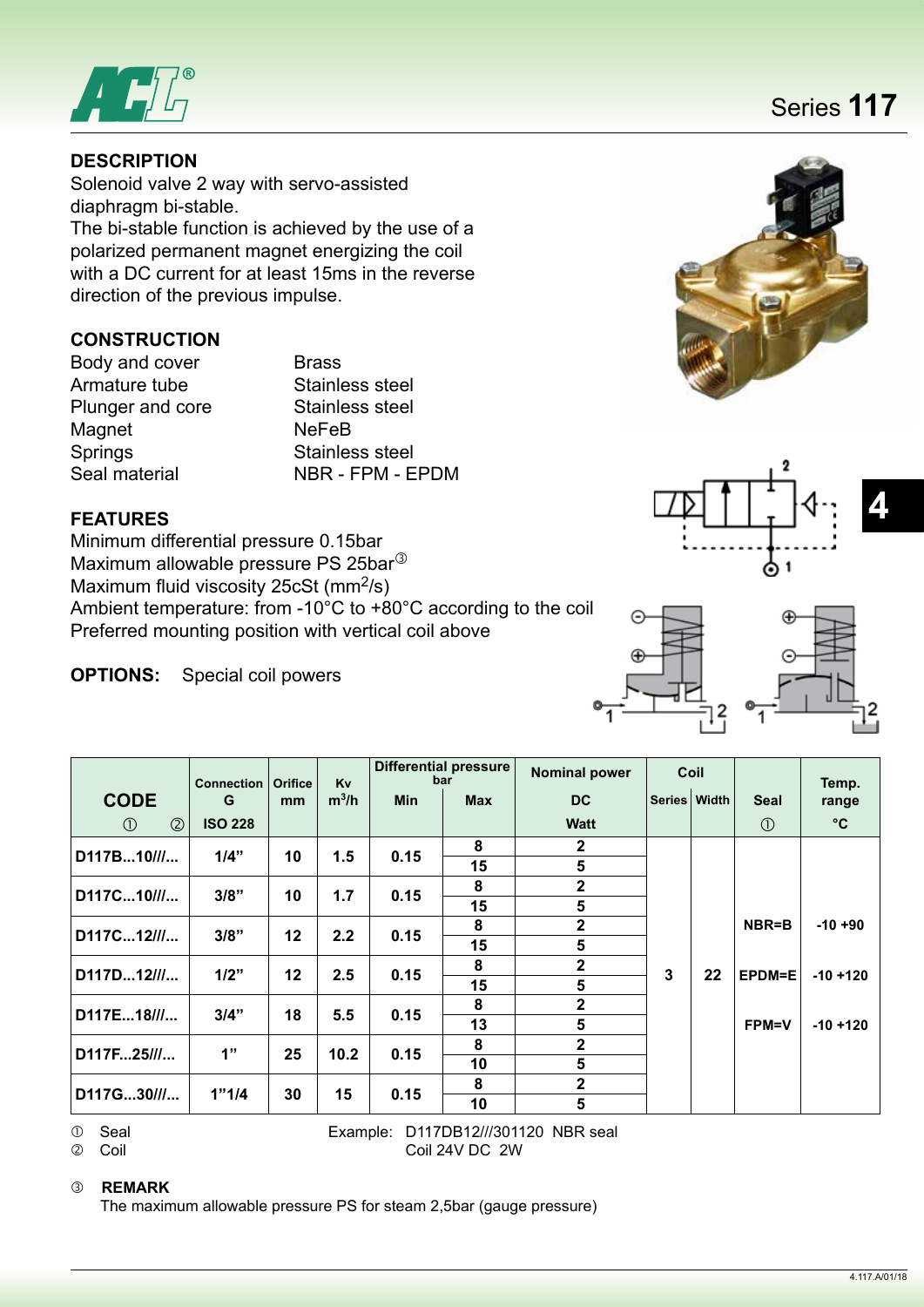

# Series **117**

**Special coil powers**

| <b>COILS</b>                     | <b>Direct Current</b><br>3V<br>12V<br>6V<br>9V |   |                          |                |                       |      |                                      |             |    |             |                       |      | <b>24V</b>                                                 |              |                      | <b>Electrical</b> | <b>Connectors</b>                   | <b>DESCRIPTION</b><br><b>Class F insulation</b><br>Voltage tolerance ± 10%                        |  |
|----------------------------------|------------------------------------------------|---|--------------------------|----------------|-----------------------|------|--------------------------------------|-------------|----|-------------|-----------------------|------|------------------------------------------------------------|--------------|----------------------|-------------------|-------------------------------------|---------------------------------------------------------------------------------------------------|--|
|                                  | $\mathbf{z}$                                   | Š | క్ట<br>$\mathbf{\omega}$ | $\mathbf{M}$   | $\mathbf{M}$          | 6.5W | $\sum_{k=1}^{N}$                     | Š٧          | Šν | $\geqslant$ | $\mathbf{S}^{\prime}$ | 6.5W | $\sum_{i=1}^{n}$                                           | $\mathsf{S}$ | 5N<br>$\overline{0}$ | connection        |                                     | <b>Protection class</b><br><b>IP65 with connector fitted</b><br><b>IP00 without connector</b>     |  |
| Series 3<br>Width 22<br>Code $@$ | ន<br><u>रु</u><br>ခ္က                          |   |                          | 20<br>5<br>င္က | នី<br><u>은</u><br>င္က |      | 0<br>$\overline{\mathbf{N}}$<br>3071 | င္စ<br>3071 |    | 300120      | ន<br>3001             | 300  | $\overline{\mathbf{S}}$<br>$\overline{\phantom{0}}$<br>301 | 50<br>3011   | ᠇<br>$\overline{30}$ | <b>DIN 46244</b>  | PG <sub>9</sub><br>code<br>10348000 | <b>Continuous service ED100%</b><br><b>OPTIONS</b><br><b>Class H insulation</b><br>Cable attached |  |
|                                  |                                                |   |                          |                |                       |      |                                      |             |    |             |                       |      |                                                            |              |                      |                   |                                     | Special coil voltage                                                                              |  |



#### **SPARE PARTS LIST**

- 1. Coil fixing nut
- 2. Coil
- 3. Plunger
- 4. Armature tube with core
- 5. Diaphragm assembly



#### **OVERALL DIMENSION**





| <b>CONNECTION</b> | a   | b  | c  | d  | е  | f  | weight<br>Κg |
|-------------------|-----|----|----|----|----|----|--------------|
| G1/4" Ø10         | 49  | 65 | 11 | 32 | 16 | 22 | 0.23         |
| G3/8" Ø10         | 49  | 65 | 11 | 32 | 16 | 22 | 0.24         |
| G3/8" Ø12         | 59  | 70 | 14 | 45 | 16 | 22 | 0.42         |
| G1/2" Ø12         | 59  | 70 | 14 | 45 | 16 | 22 | 0.39         |
| G3/4"             | 79  | 76 | 18 | 55 | 16 | 22 | 0.65         |
| G1"               | 96  | 85 | 20 | 72 | 16 | 22 | 1.05         |
| G1"1/4 Ø30        | 119 | 92 | 25 | 85 | 16 | 22 | 1.70         |

# connection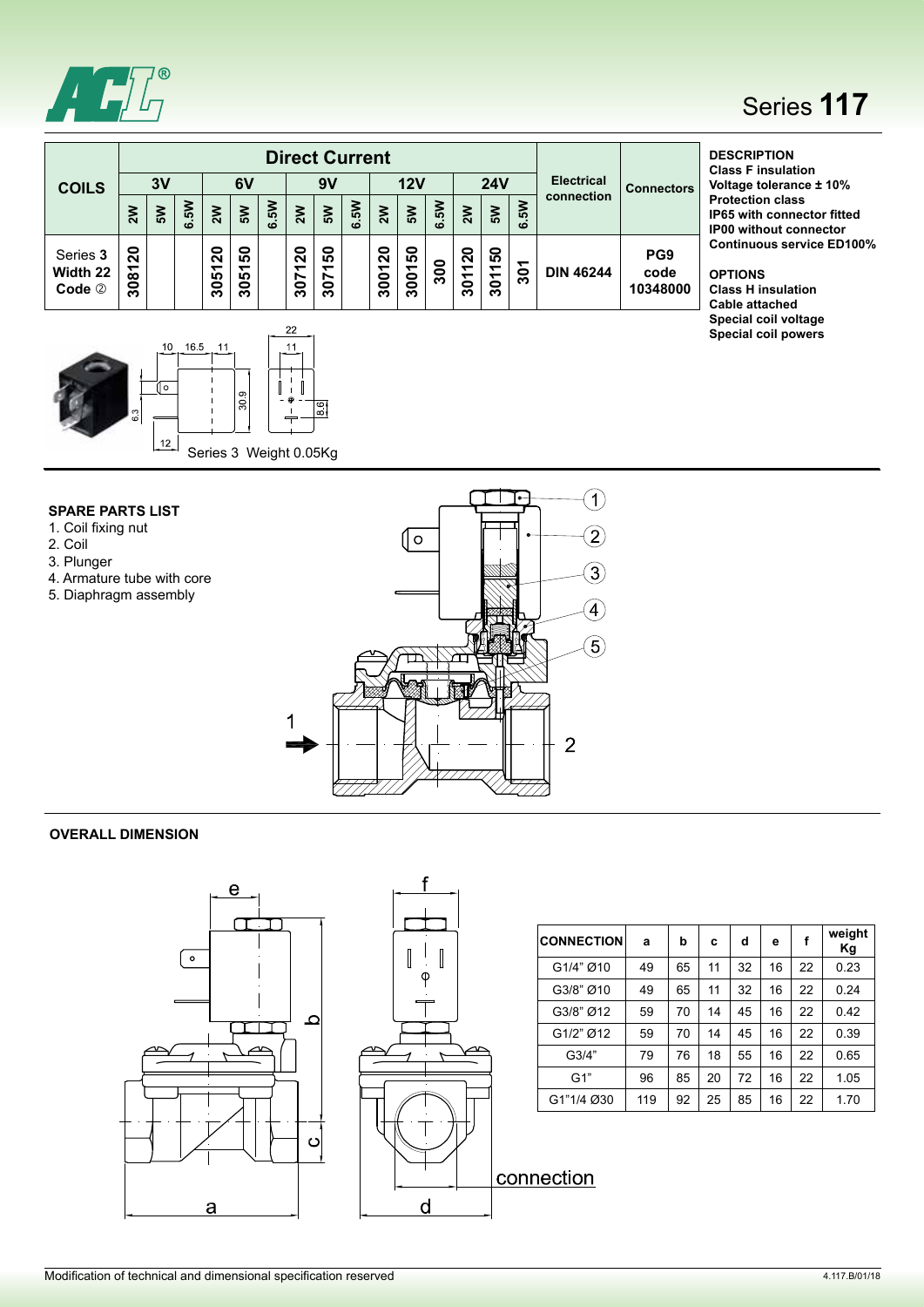

## **DESCRIPTION**

Solenoid valve 2 way with servo-assisted diaphragm bi-stable.

The bi-stable function is achieved by the use of a polarised permanent magnet energising the coil with a DC current for at least 15ms in the reverse direction of the preceding impulse.

### **CONSTRUCTION**

Body and cover **Brass** Armature tube Stainless steel Plunger and core Stainless steel Magnet NeFeB Springs Stainless steel<br>Seal material Seal NBR - FPM - E

NBR - FPM - FPDM





### **FEATURES**

Minimum differential pressure 0.15÷3bar Maximum allowable pressure PS 20bar<sup>40</sup> Maximum fluid viscosity 25cSt (mm<sup>2</sup>/s) Ambient temperature: from -10°C to +80°C according to the coil Preferred mounting position with vertical coil above

**OPTIONS:** Special coil powers

|                                | <b>Connection</b> | <b>Orifice</b> | Kv      | Differential pressure<br>bar |            | <b>Nominal power</b> | Coil |              |               | Temp.        |
|--------------------------------|-------------------|----------------|---------|------------------------------|------------|----------------------|------|--------------|---------------|--------------|
| <b>CODE</b>                    | G                 | mm             | $m^3/h$ | <b>Min</b>                   | <b>Max</b> | DC.                  |      | Series Width | <b>Seal</b>   | range        |
| $\circled{2}$<br>$\circled{1}$ | <b>ISO 228</b>    |                |         |                              |            | <b>Watt</b>          |      |              | $\circled{0}$ | $^{\circ}$ C |
| D117G37///                     | 1"1/4             | 37             | 18      | 0.15                         | 10         |                      |      |              |               |              |
| D117H37///                     | 1"1/2             | 37             | 21      | 0.15                         | 10         |                      |      |              | NBR=B         | $-10+90$     |
| D117150///                     | 2"                | 50             | 36      | 0.15                         | 10         |                      |      |              |               |              |
| D117MB75///                    | 2"1/2             | 75             | 75      | 0.3                          | 5          | 10                   | 2    | 30           | EPDM=E        | $-10 + 120$  |
| D117RB75///                    | 3"                | 75             | 84      | 0.3                          | 5          |                      |      |              |               |              |
| <b>3D117RB75/W/</b>            | 2"1/2             | 75             | 75      | 3                            | 10         |                      |      |              | <b>FPM=V</b>  | $-10 + 120$  |
| <b>3D117MB75/W/</b>            | 3"                | 75             | 84      | 3                            | 10         |                      |      |              |               |              |

Seal Example: D117IB50///201 NBR seal

Coil Coil 24V DC

Reinforced diaphragm

#### **REMARK**

The maximum allowable pressure PS for steam 2,5bar (gauge pressure)

#### **G2"1/2 e G3" SOLENOID VALVES**

 For applications with fluids listed in chapter 3 / group 1 of the PED Directive 2014/68 / EU (potentially hazardous or explosive fluids / mixtures) consider a PS value reduced to 15 bar max.